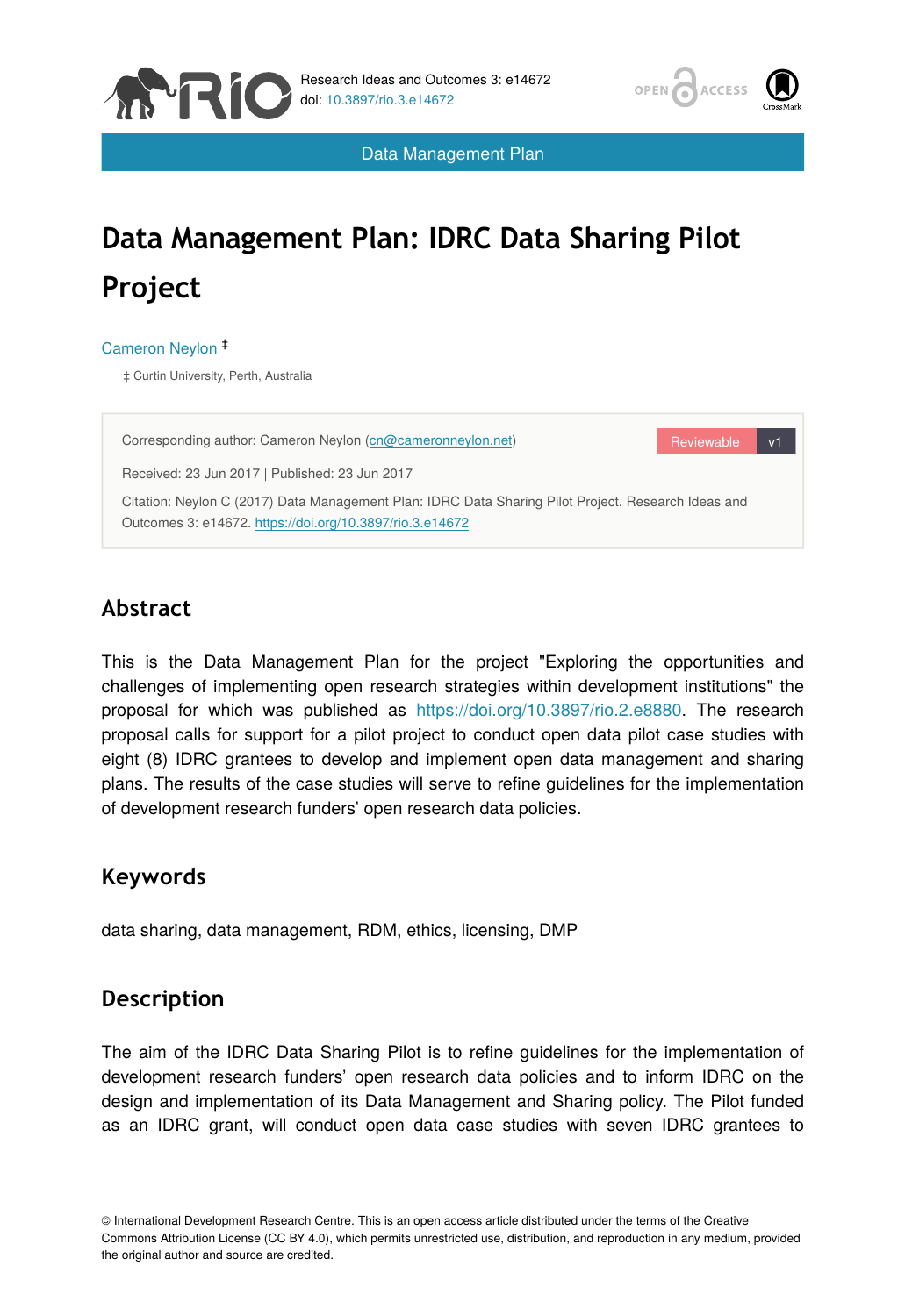develop and implement open data management and sharing plans. The case studies will examine the scale of legal, ethical and technical challenges that might limit the sharing of data from IDRC projects including issues of:

- Privacy, personally identifiable information and protection of human subjects.
- Protection of intellectual property generated from projects or potential for financial risks for projects or institutions.
- Challenges in the local legal environment, including ownership of data.
- Ethical issues in releasing or sharing of indigenous and community knowledge, and the relationship between project participants and investigators particularly in the context of historical expropriation of resources.
- Local and global issues of capacity and expertise in the management and sharing of data

The Pilot commenced in October 2015 and will finish at the end of 2016. Case studies conducted with the eight pilot projects will run from March to late November. Each pilot project will be assisted in the process of conducting a data audit, a Data Management Plan (DMP) and the implementation of that DMP.

# **Data Collection**

#### **What types of data will you collect, create, link to, acquire and/or record?**

The project itself will generate a range of data types as well as examining data generated by the participating projects. The data covered in this plan is that generated specifically by the investigators in the conduct of the pilot. The data generated in the participating projects is described in their separate Data Management Plans. The specific outputs and data sources from the project covered by this plan are:

- Grant Proposal
- Review of funder data sharing implementation
- Data Audits for each participating project
- Data Management Plans for each participating project
- Correspondence throughout the project with advisors, program officers and investigators
- Interviews recorded and transcribed as part of the review
- Interviews recorded and transcribed with project participants
- Survey responses from participants
- Notes and records of the process of the project

## **What file formats will your data be collected in? Will these formats allow for data re-use, sharing and long-term access to the data?**

The main forms of data that will be collected throughout the projects are: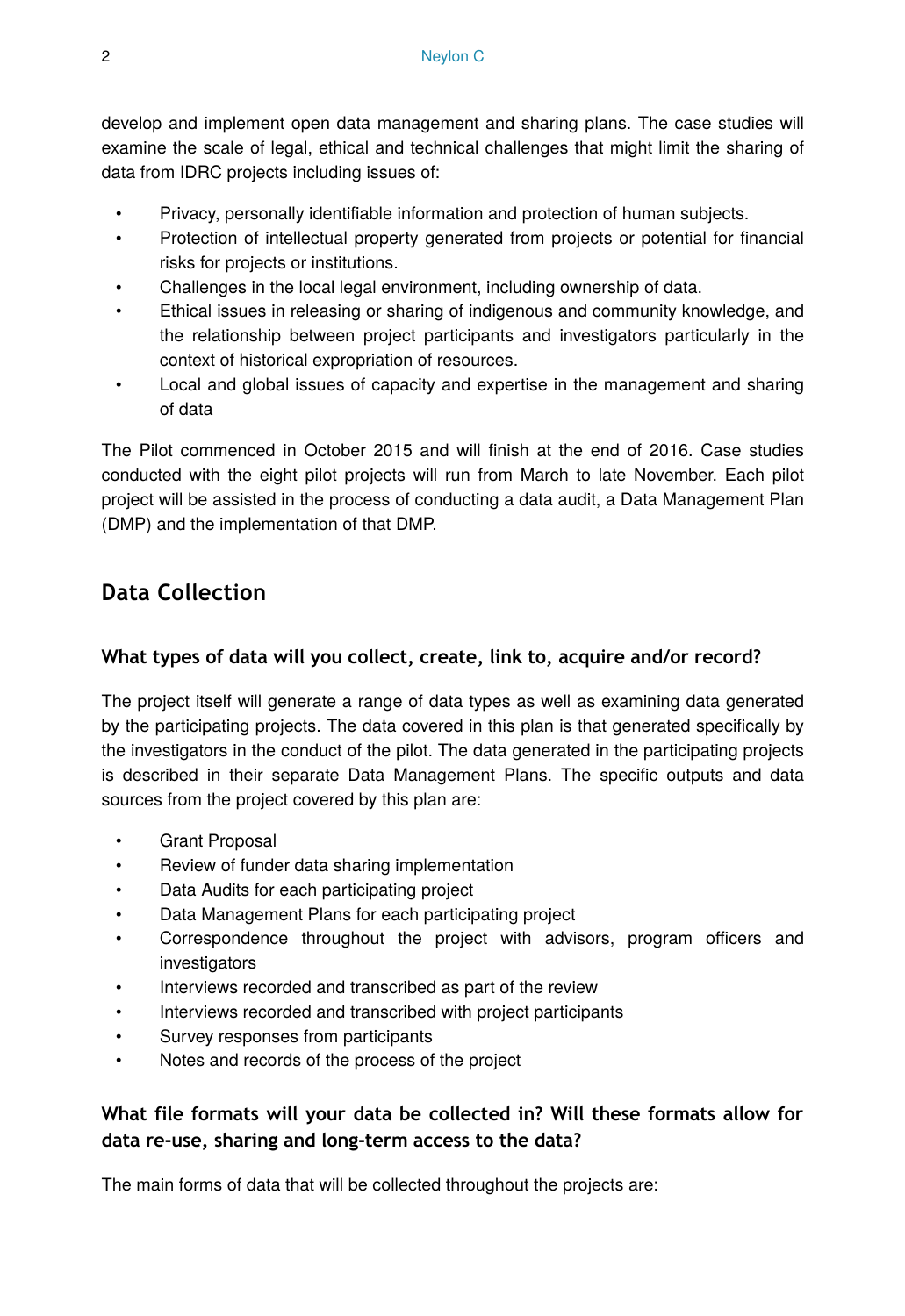- Spreadsheets: survey results, forms from participants and records
- Documents: Interview prompts and transcripts as well as notes and records, as well as the booklets and participant materials for the workshops
- Audio/video recordings: Recordings of interviews and workshops
- Images: Photos of the workshops
- Email correspondence relating to the project

Spreadsheets will be maintained as Excel or GoogleDoc formats and exported to CSV for data deposition.

Documents will be maintained as Word or GoogleDoc formats and exported to RTF for data deposition, or PDF in those cases where formatting is significant (e.g the workshop booklets).

Audio files are maintained in a range of formats and will be deposited in an open format, to be determined.

Images related to the project may be shared in some cases. Where this is the case they will be deposited as Tiff files.

Email correspondence may be shared although some content will be sensitive. The format and appropriate repository is to be determined.

## **What conventions and procedures will you use to structure, name and version control your files to help you and others better understand how your data are organized?**

Files are organised into folders by phase of the project and specific outputs. Within the folders the files are named with dates and further relevant information (such as name of interviewee or project). In most cases the data files will be fixed and not subject to substantial editing. Where substantial changes are made an effort will be made to keep both versions (labeled by date) rather than use a formal versioning system.

## **Documentation and Metadata**

## **What documentation will be needed for the data to be read and interpreted correctly in the future?**

Data will be kept in standard and open formats so should remain readable for the forseeable future. The project's formal outputs and reports will be used to index and describe the relevant data files as a record of their place in the project and context. In most cases we will not use a formal metadata schema. One exception is for audio files where the available metadata components will be used to identify, date and describe the context in which the recordings were made.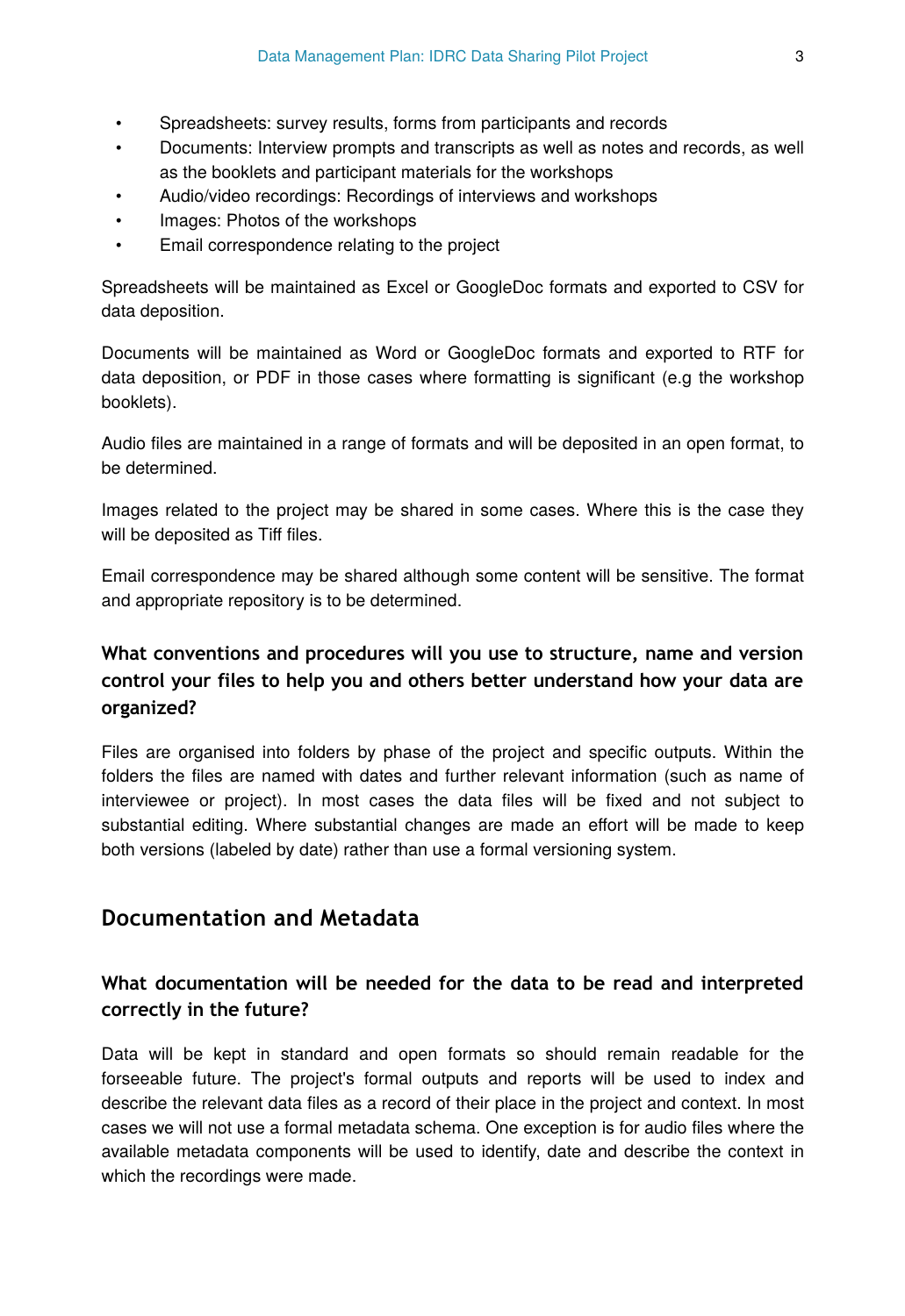## **How will you make sure that documentation is created or captured consistently throughout your project?**

Each main deliverable for the project (the published review, interim report, case studies and final report) will have associated data components. The formal publication of these narrative reports will be used as the main trigger for ensuring data is organised and catalogued. All files will be stored in a shared Google Drive which ensures the capture of work and data in progress.

## **If you are using a metadata standard and/or tools to document and describe your data, please list here.**

It is not planned to use a formal standard or related tools to document and describe the data.

# **Storage and Backup**

# **What are the anticipated storage requirements for your project, in terms of storage space (in megabytes, gigabytes, terabytes, etc.) and the length of time you will be storing it?**

We anticipate less than one gigabyte of data and documents to be generated by the project. As far as possible data will be deposited in long term availability archives such as Zenodo, the IDRC Digital Library and the Internet Archive. Deposition will occur at the end of the project or when a relevant formal project output is published. The project partners will not commit to the the archiving of data beyond the end of the project.

## **How and where will your data be stored and backed up during your research project?**

Data and documents are stored on a shared Google Drive folder with at least two local replicas on non-colocated local hard drives.

## **How will the research team and other collaborators access, modify, and contribute data throughout the project?**

The research team, relevant members of the IDRC team, and project participants will be granted access through the Google Drive functionality to folders containing data that is of relevance to them.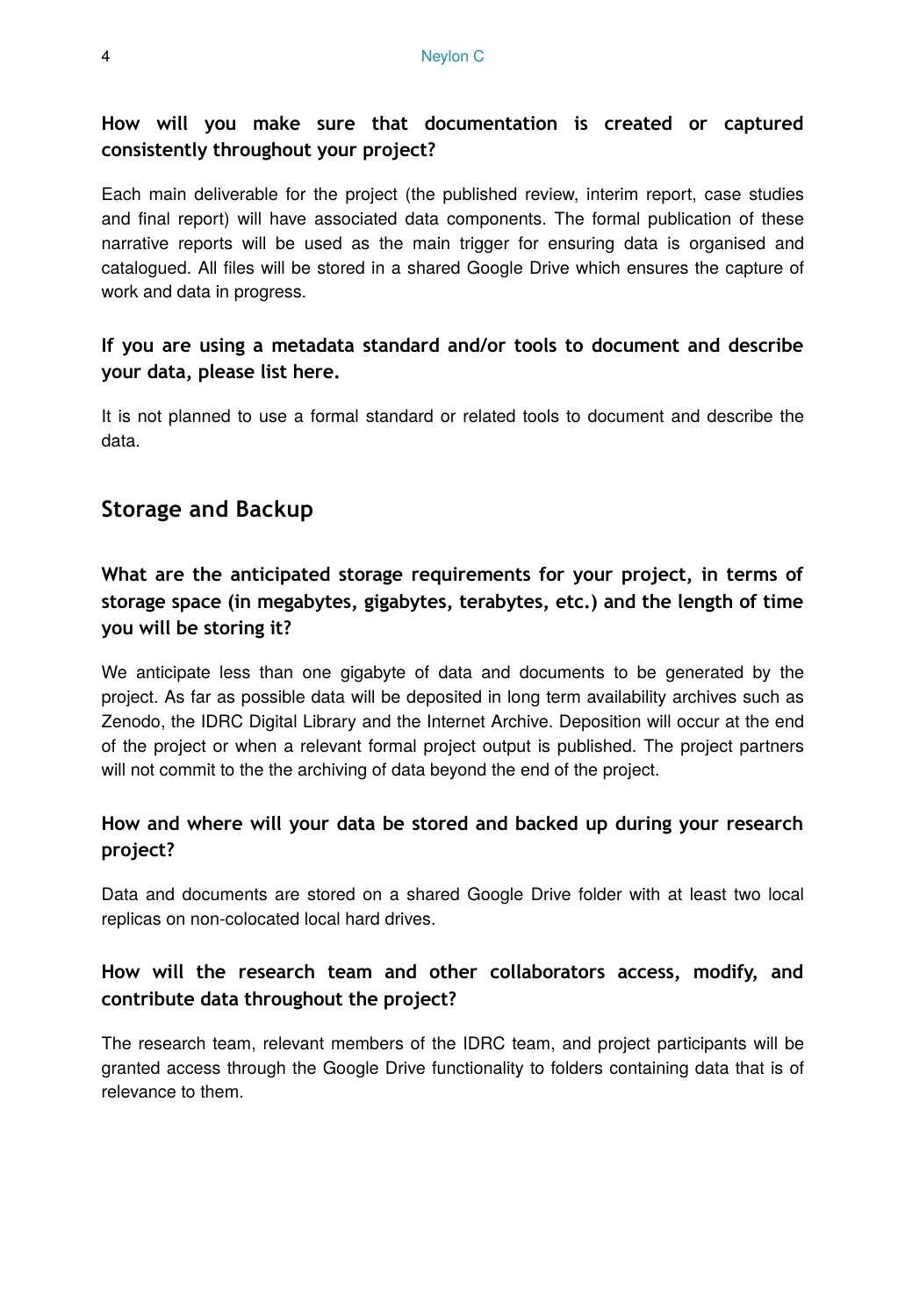#### **Preservation**

#### **Where will you deposit your data for long-term preservation and access at the end of your research project?**

Long term preservation of openly shared data will be through appropriate long term publish repositories including Zenodo, the IDRC Digital Library and the Internet Archive. In most cases more than one archive will be selected, adhering to the LOCKSS principle. For data that must remain private, primarily some specific audio and transcripts, as well as some notes, we will utilise the IDRC lDigital Library or another appropriate dark archive, to be identified, for preservation.

Data will be deposited with a range of repositories as appropriate. Most of the data is audio, documents and spreadsheets. Zenodo is a natural place to deposit the data, as is the IDRC Digital Library. Some audio and video data may also be placed with the Internet Archive.

## **Indicate how you will ensure your data is preservation ready. Consider preservation-friendly file formats, ensuring file integrity, anonymization and de-identification, inclusion of supporting documentation.**

For all data outputs we will convert any proprietary file formats to open formats for preservation. This will include CSV for spreadsheets, plain text for documents, and audio (to be confirmed, but likely Ogg). We will additionally seek to apply best practice in linking these various objects together as packages of related objects OAIS/OAI-ORE/Research Object tools.

Due to the nature of the project anonymization and de-identification of data from the participating projects is not feasible. Therefore where there are privacy implications or a risk of harm it will be necessary to restrict data access.

## **Sharing and Re-use**

## **What data will you be sharing and in what form? (e.g. raw, processed, analyzed, final).**

Given the nature of the project our aim is to share all data and outputs generated by default. The participating projects have their own ethical and planning requirements which places a limit on the project's ability to share, and specific elements of several projects put considerable constraints on the appropriateness of unilateral sharing. This will be managed on a case by case basis and will form the basis of several of the case studies. In all cases any existing commitments by the projects to their participants and study populations will be observed and respected.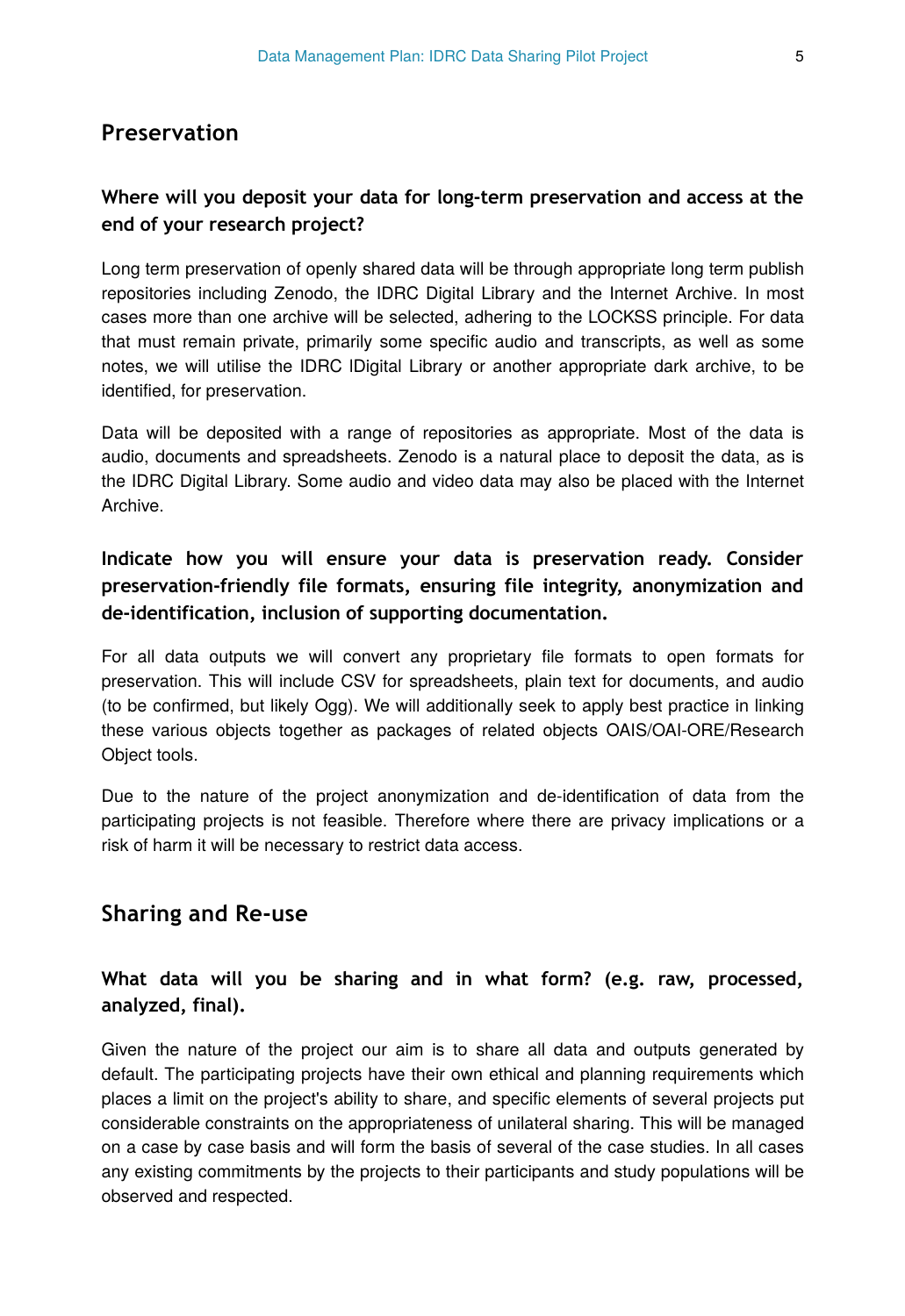The pilot expects to be able to share most audio/video of interviews as well as transcripts, with a few exceptions, survey instruments and informational materials generated as part of the project, Data Inventories and Data Management Plans for the participating projects (with some exceptions), and formal narrative outputs.

#### **Have you considered what type of end-user license to include with your data?**

Where data objects can be shared we will apply the cc0 waiver for data outputs and for narrative documents the most recently available version of the CC BY license. Those data outputs that cannot be shared publicly will only be made available under restricted usage terms to approved users. In most cases these users will be restricted to IDRC staff or the relevant project participants.

## **What steps will be taken to help the research community know that your data exists?**

The pilot will be publicised through formal narrative outputs and through less formal online means. The formally published outputs will be registered through appropriate indices and datasets will be archived in locations providing DataCite DOIs. This will provide discoverability through the main discovery indexes supported by the persistent identifier ecosystem.

## **Responsibilities and Resources**

**Identify who will be responsible for managing this project's data during and after the project and the major data management tasks for which they will be responsible.**

The collection and management of data during the project is the responsibility of the lead investigator, Cameron Neylon. This includes collecting, cataloguing and managing the various data outputs identified in this plan.

On formal publication the responsibility for management will lie with the relevant publisher and/or repository. There is no long term support for data management after the project concludes. However the relatively small scale of the data outputs and their direct connection to formal narrative outputs makes the ongoing management as simple as it can be.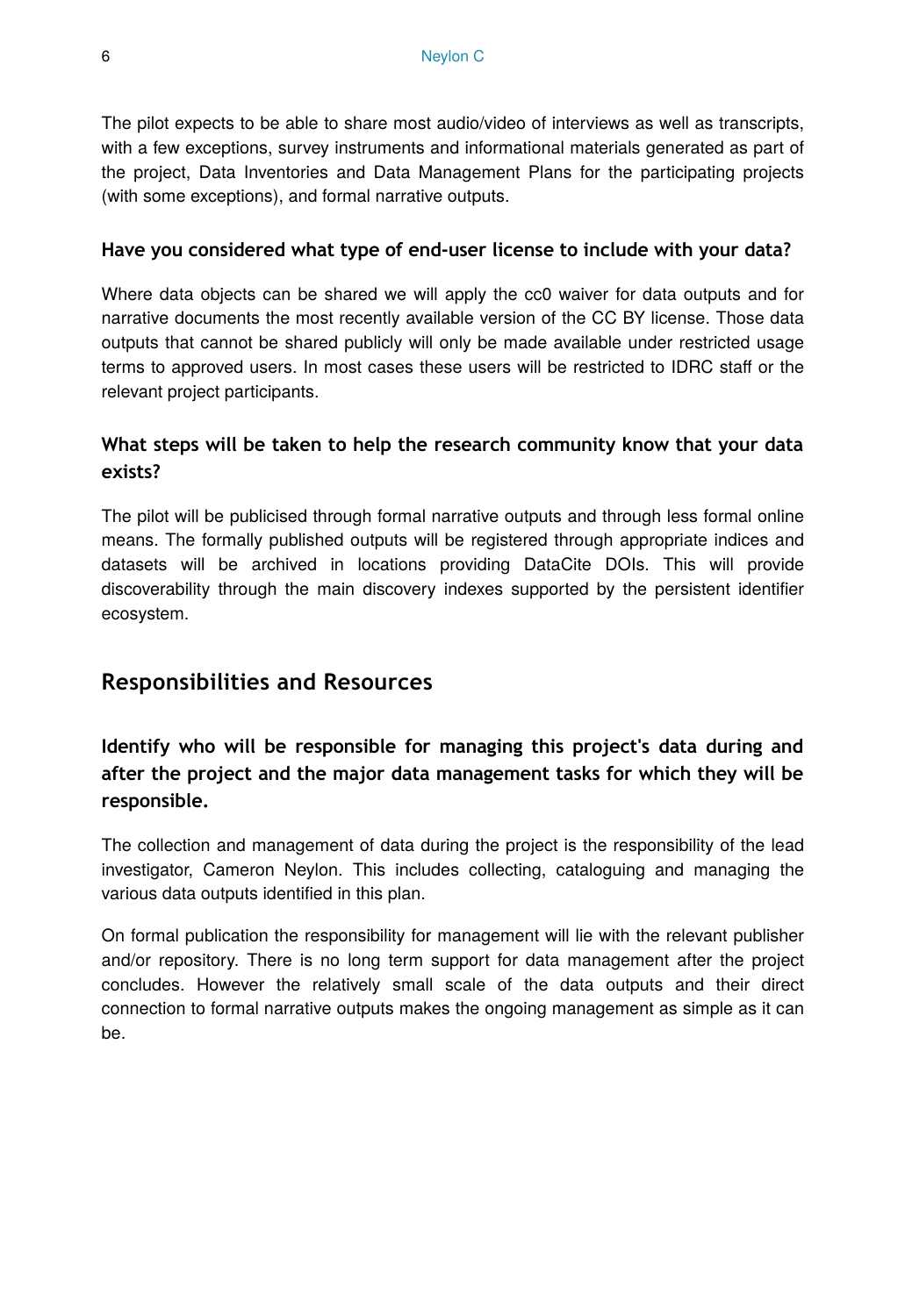## **How will responsibilities for managing data activities be handled if substantive changes happen in the personnel overseeing the project's data, including a change of Principal Investigator?**

In the case of a change of PI, responsibility will transfer to the contributing investigator, or to the IDRC program officer.

## **What resources will you require to implement your data management plan? What do you estimate the overall cost for data management to be?**

The major costs of data management for the project are in time for management, curation and publication. These are included in the costs of the project under "consultancy" as part of the overall work package outlined in the proposal Neylon and Chan (2016). It is difficult to separate out a specific costs for Data Management Implementation from the overall project due to its nature.

# **Ethics and Legal Compliance**

## **If your research project includes sensitive data, how will you ensure that it is securely managed and accessible only to approved members of the project?**

Access to sensitive data, primarily audio, video and the related transcripts is maintained under access control through the Google Drive folders. Access is restricted to the PI, CI and IDRC program officer. At the conclusion of the project these files will be passed to IDRC for future management. The overall risk posed by these data are relatively small. No data is being held on patients or study populations but only on the projects themselves.

## **If applicable, what strategies will you undertake to address secondary uses of sensitive data?**

There are insufficient resources to support secondary uses of sensitive data. The data collected will be described in narrative outputs and future use or access may be authorised by the holders of data that is not made publicly accessible. As far as possible we will release all data outputs through public repositories.

#### **How will you manage legal, ethical, and intellectual property issues?**

Legal, ethical and IPR issues are at the centre of the project. They are therefore subject to an ongoing discussion between the sponsor and the investigators. IP rights for the project are held by IDRC.